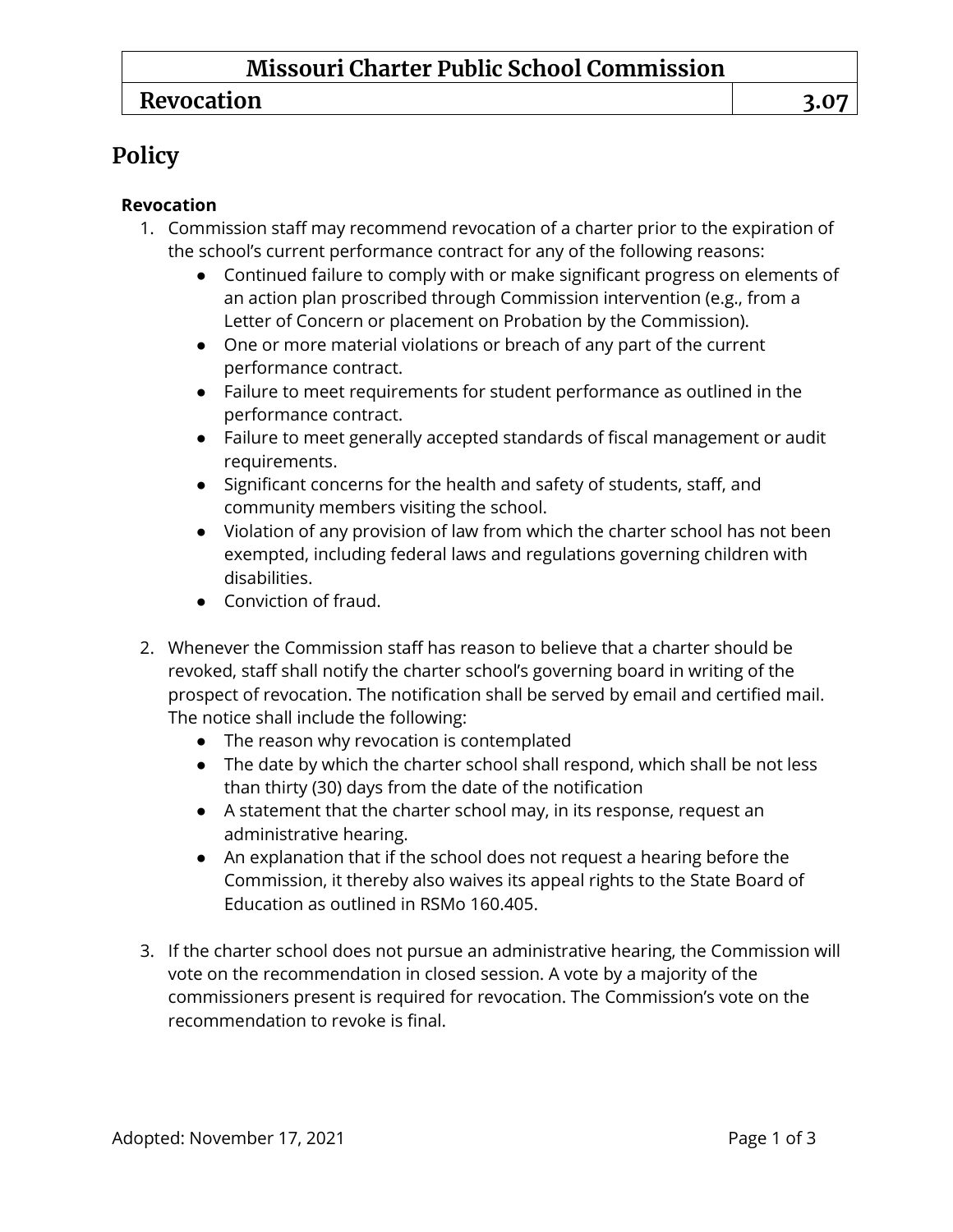## **Missouri Charter Public School Commission**

#### **Revocation 3.07**

- 4. If the charter school pursues an administrative hearing pursuant to RSMo160.405, the Commission shall conduct the administrative hearing as follows:
	- a. The chair of the Commission will set a date, time, and place for the hearing, which shall take place within 15 days of the date of written notification.
	- b. Notice of the hearing and the hearing itself will be conducted according to State open meeting laws.
	- c. The staff of the Commission will provide evidence of the reason(s) for the revocation.
	- d. The charter school may be represented by legal counsel, present evidence, and call witnesses. However, the Commission may exclude irrelevant or unduly repetitious evidence.
	- e. The hearing shall be recorded.
- 5. The Commission will make a final decision in closed session, within thirty (30) days of the hearing. A vote by a majority of the commissioners present is required for revocation.
- 6. The Commission will notify the charter school of its final decision by email and certified mail. Notification of the decision shall be simultaneously transmitted to the State Board of Education. The charter school may appeal a decision by the Commision to revoke the charter to the State Board of Education.
- 7. Following a decision to revoke the charter, the Commission will also send a letter informing parents of the decision, the rationale, and the process available to parents to choose a new school for their children.

#### **Closure**

Pursuant to statute and each school's performance contract with the Commission, charter schools are obligated to adhere to the statutory closure requirements, this policy and the Commission's closure plan.

Following a revocation decision, the Commission will commence closure proceedings in accordance with RSMo 160.405 and the Commission's closure plan. The closure process is guided by a commitment to minimize disruption to students' education, to protect the public funds generated for educating students, and to preserve assets acquired through operation of the charter school.